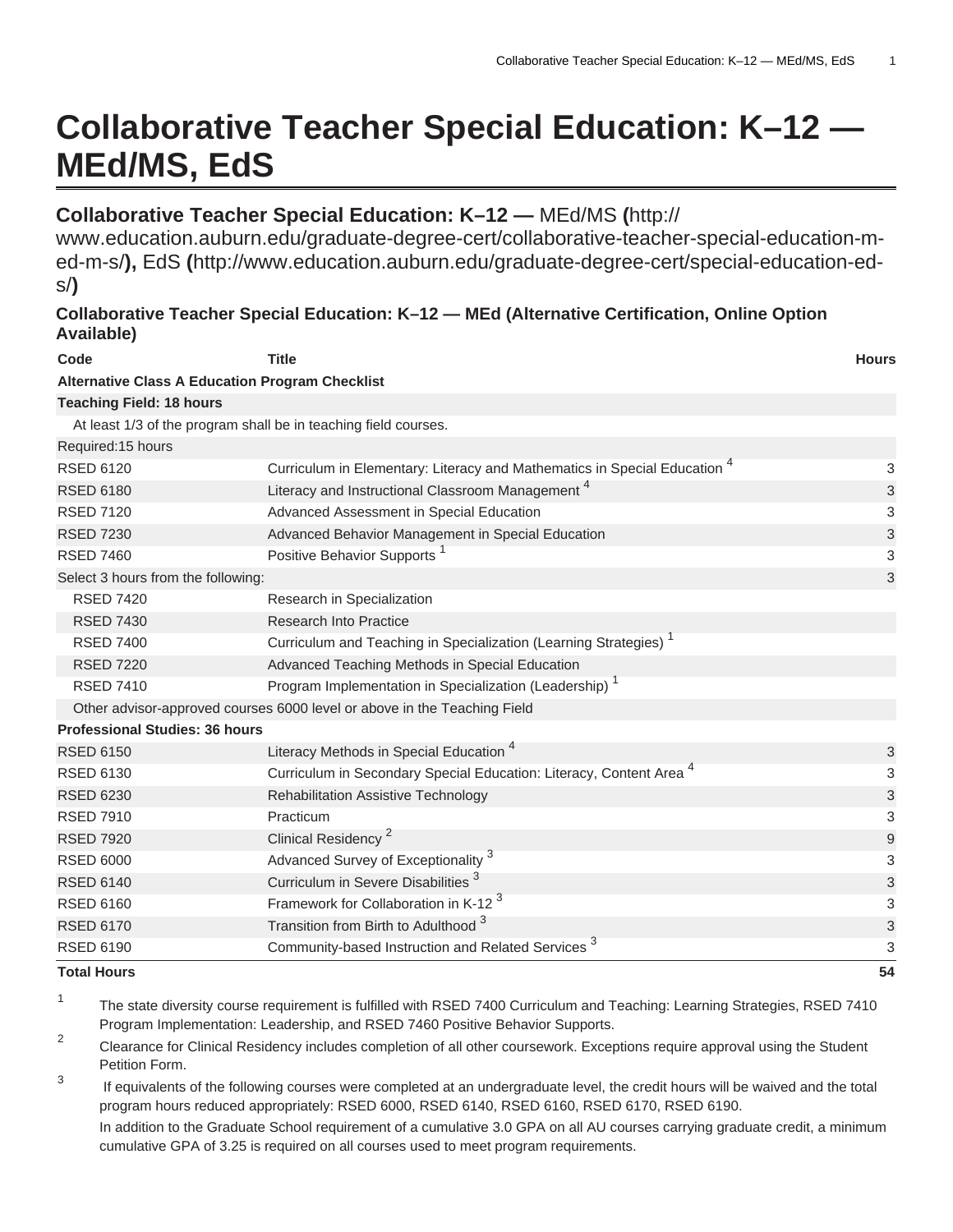Coursework used to meet admission requirements cannot be used again to meet Alternative Class A program requirements. All substitutions for required courses must be approved using the Course Substitution Form, including transfer work.

4 The Alabama Literacy Act requirement is fulfilled with completion of 6120, 6130, 6150, and 6180.

### **Collaborative Teacher Special Education: K–12 — MEd/MS (Certification, Online Option Available)**

| Code                                                | <b>Title</b>                                                                                              | <b>Hours</b> |
|-----------------------------------------------------|-----------------------------------------------------------------------------------------------------------|--------------|
| <b>Class A Program Checklist for Teaching Field</b> |                                                                                                           |              |
| <b>Teaching Field: 33 hours</b>                     |                                                                                                           |              |
|                                                     | At least 1/3 of the program shall be in teaching field courses.                                           |              |
| Required: 6 hours                                   |                                                                                                           |              |
| <b>RSED 7910</b>                                    | Practicum                                                                                                 | 3            |
| <b>RSED 6230</b>                                    | <b>Rehabilitation Assistive Technology</b>                                                                | 3            |
| Select 27 hours from the following:                 |                                                                                                           | 27           |
| <b>RSED 7120</b>                                    | Advanced Assessment in Special Education                                                                  |              |
| <b>RSED 7220</b>                                    | Advanced Teaching Methods in Special Education                                                            |              |
| <b>RSED 7230</b>                                    | Advanced Behavior Management in Special Education                                                         |              |
| <b>RSED 7400</b>                                    | Curriculum and Teaching in Specialization (Learning Strategies) <sup>1</sup>                              |              |
| <b>RSED 7410</b>                                    | Program Implementation in Specialization (Leadership) <sup>1</sup>                                        |              |
| <b>RSED 7420</b>                                    | Research in Specialization                                                                                |              |
| <b>RSED 7430</b>                                    | <b>Research Into Practice</b>                                                                             |              |
| <b>RSED 7460</b>                                    | Positive Behavior Supports <sup>1</sup>                                                                   |              |
| <b>RSED 7990</b>                                    | Research and Thesis (required for MS degree)                                                              |              |
|                                                     | Other advisor-approved courses 6000 level or above in the Teaching Field                                  |              |
| <b>Survey of Special Education/Diversity Course</b> |                                                                                                           |              |
|                                                     | See RSED 6000 in Additional Courses AND RSED 7400, RSED 7410, or RSED 7460 in Teaching Field <sup>1</sup> |              |
| <b>Additional Courses: 2</b>                        |                                                                                                           |              |
| <b>RSED 6000</b>                                    | Advanced Survey of Exceptionality <sup>1,2</sup>                                                          |              |
| <b>RSED 6140</b>                                    | Curriculum in Severe Disabilities <sup>2</sup>                                                            |              |
| <b>RSED 6150</b>                                    | Literacy Methods in Special Education <sup>2</sup>                                                        |              |
| <b>RSED 6160</b>                                    | Framework for Collaboration in K-12 <sup>2</sup>                                                          |              |
| <b>RSED 6170</b>                                    | Transition from Birth to Adulthood <sup>2</sup>                                                           |              |
| <b>RSED 6190</b>                                    | Community-based Instruction and Related Services <sup>2</sup>                                             |              |
| <b>Total Hours</b>                                  |                                                                                                           | 33           |

- 1 RSED 6000 Advanced Survey of Exceptionality must be completed if survey of special education course was not completed for prior level certification. If a survey of special education course was completed for prior level certification, the state diversity course requirement must be fulfilled with RSED 7400 Curriculum & Teaching: Learning Strategies, RSED 7410 Program Implementation: Leadership, or RSED 7460 Positive Behavior Supports.
	- 2 The following courses or equivalents are required if not previously completed--particularly for candidates whose prior certification was NOT in special education: RSED 6000, RSED 6140, RSED 6150, RSED 6160, RSED 6170, RSED 6190. These credit hours are in addition to the 33 total program hours.

In addition to the Graduate School requirement of a cumulative 3.0 GPA on all AU courses carrying graduate credit, a minimum cumulative GPA of 3.25 is required on all courses used to meet program requirements.

Coursework used to meet Class B certification requirements may not be used to meet requirements for Class A certification.

All substitutions for required courses must be approved using the Course Substitution Form, including transfer work.

## **Special Education Collaborative Teacher — EdS (Certification, Online Option Available)**

| Code                                                         | Title | Hours |
|--------------------------------------------------------------|-------|-------|
| <b>Teaching Field: 15 hours</b>                              |       |       |
| At least 1/3 of the program shall be teaching field courses. |       |       |